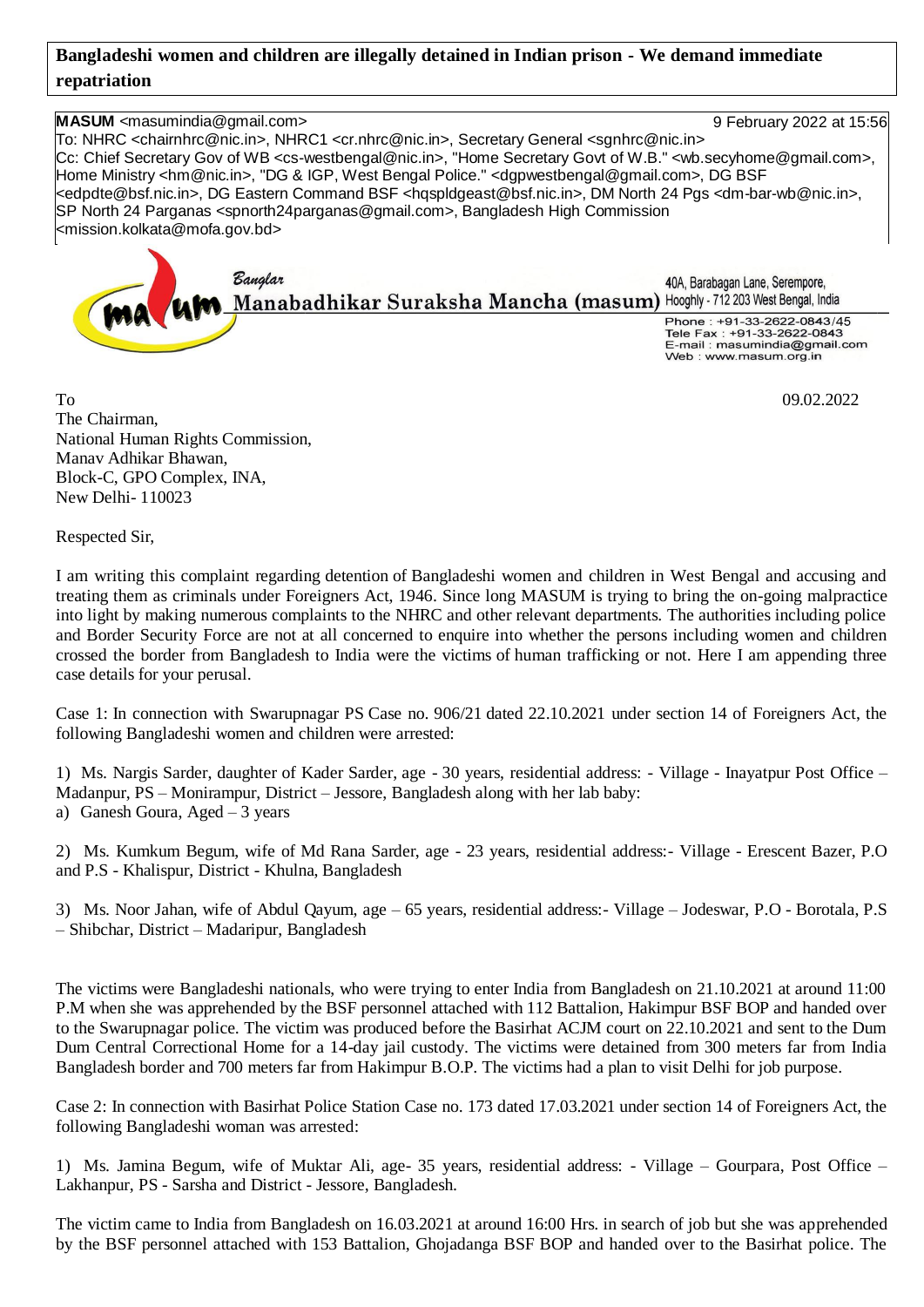victim was produced before the Basirhat ACJM court on 17.03.2021and sent to the Dum Dum Central Correctional Home for a 14-day jail custody.

Case 3: In connection with Swarupnagar Police Station Case no. 1044/2021 dated 11.12.2021 under section 14 of Foreigners Act, the following Bangladeshi woman was arrested:

1) Ms. Prantika Halder, daughter of Partha Halder, age- 18 years, residential address: - Village – Gandharba, Post Office – Amarajuri, PS - Kaokhali and District - Pirojpur, Bangladesh.

The victim came to India from Bangladesh on 11.12.2021 at around 12:15 Hrs. in search of job but she was apprehended by the BSF personnel attached with 112 Battalion, Hakimpur BSF BOP and handed over to the Swarupnagar police. The victim was produced before the Basirhat ACJM court on 12.12.2021 and sent to the Dum Dum Central Correctional Home for a 14-day jail custody.

Our fact finding reveals that the arrested Bangladeshi women and children entered India for the purpose of working in India as they are terribly poverty-stricken people with no jobs in Bangladesh. In several other instances they also enter India for the purpose of medical treatment as there are limited facilities in Bangladesh. Most of them work as domestic helper, construction worker and hotel workers in various locations of India. The victims are either trying to enter India through the border or return to their home in Bangladesh with the help of local touts, involved in cross border illegal movements (both side of the border), when they are being arrested by the Border Security Force (BSF) personnel. These touts / middlemen / *DHURS* are operating in connivance with border guards of both sides, India and Bangladesh. The Bangladeshi persons arrested were treated as accused under the Foreigners Act and no attempt is being taken up by the police or the concerned court to ascertain whether they were the victims of human trafficking or not. Such approach of the criminal justice system is against the advisory issued by the Government of India vide office memorandum No. 14051/14[/2011-F.VI](http://2011-f.vi/) of Ministry of Home Affairs (Foreigners Division) Government of India Dated 1st May, 2012 clearly states as *"(IV) it is seen that in general, the foreign victims of human trafficking are found without valid passport or visa. If, after investigation, the woman or child is found to be a victim, she should not be prosecuted under the Foreigners Act. If the investigation reveals that she did not come to India or did not indulge in crime out of her own free will, the State Government / UT Administration may not file a charge sheet against the victim. If the charge sheet has already been filed under the Foreigners Act and other relevant laws of the land, steps may be taken to withdraw the case from prosecution so far as the victim is concerned. Immediate action may be taken to furnish the details of such victims to the Ministry of External Affairs (Consular Division), Patiala House, New Delhi so as to ensure that the person concerned is repatriated to the country of her origin through diplomatic channels" and (v) During the interim period, pending repatriation, the victim may be taken care of in an appropriate children's home, or "Ujjawala" home or appropriate shelter home either of the State Government concerned or of any NGO aided by the Government of India / State Government.'*

I hereby want to recall the Memorandum of Understanding signed by India and Bangladesh on bilateral cooperation to prevent human trafficking in women and children; signed by both countries on 30 May 2015.

I also want to mention that State agencies should pay respect to Constitution of India, in Article 51(c).

The present complaint reflects that the law enforcing agency by arresting the above stated persons and implicating them under the Foreigners Act as accused persons acted mechanically without giving any importance to legitimate entitlements of those arrested persons.

The incidents are not only violating the advisory of Government of India but in violation of Goal Number 16 of Sustainable Development Goals of UN, Government of India is a party to set the goals and obliged to adhere the same.

Under the circumstances I would request your authority to intervene in this present complaint and consider the following demands of justice for the victims: -

· The whole matter must be investigated by one neutral investigating authority.

The concerned authority must be directed to hold an inquiry in compliance with the advisory issued by the Government of India vide office memorandum No. 14051/14[/2011-F.VI](http://2011-f.vi/) of Ministry of Home Affairs (Foreigners Division) Government of India Dated 1st May, 2012 and pending the inquiry the victim women and children must not be treated as accused.

The victim persons including children should be immediately repatriated to their own country and prosecution launched against them should be withdrawn at the earliest.